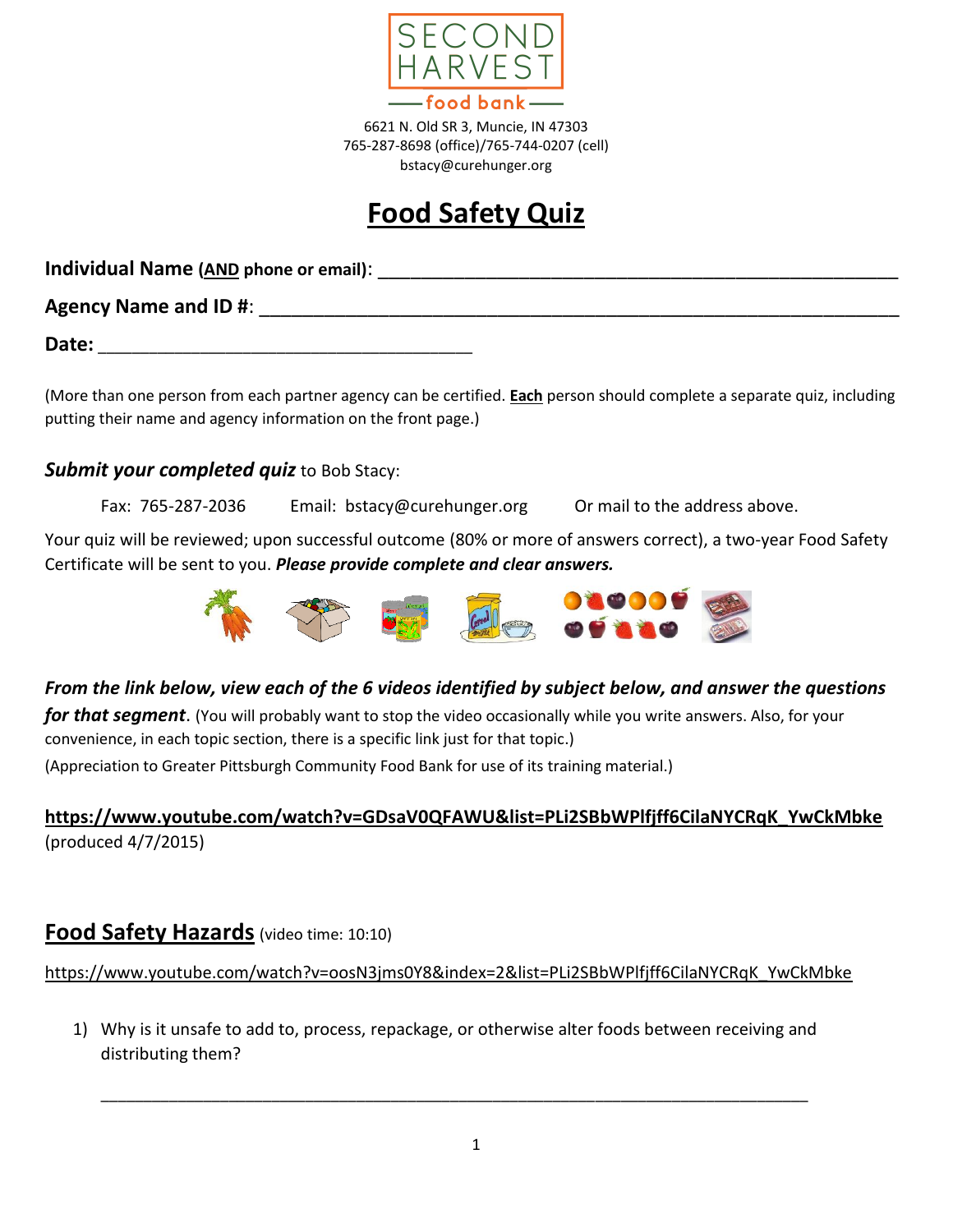2) Food contamination can occur in several ways. Describe FOUR best practices to *minimize* risk of contamination:

3) True / False (write T or F in **EACH** blank):

\_\_\_\_\_\_\_\_\_\_\_\_\_\_\_\_\_\_\_\_\_\_\_\_\_\_\_\_\_\_\_\_\_\_ \_\_\_\_\_\_\_\_\_\_\_\_\_\_\_\_\_\_\_\_\_\_\_\_\_\_\_\_\_\_\_\_\_\_ \_\_\_\_\_\_\_\_\_\_\_\_\_\_\_\_\_\_\_\_\_\_\_\_\_\_\_\_\_\_\_\_\_\_

\_\_\_\_ If bugs are found in one item of food, do not bother to check other foods because they probably did not get into other items.

\_\_\_\_ If you find bugs, it is okay to spray the shelf storage area with an insecticide.

**\_\_\_\_** Sugar and protein are among the favorites of bacteria.

\_\_\_\_\_\_\_\_\_\_\_\_\_\_\_\_\_\_\_\_\_\_\_\_\_\_\_\_\_\_\_\_\_\_\_\_\_\_\_\_\_\_\_\_\_\_\_\_\_\_\_\_\_\_\_\_\_\_\_\_\_\_\_\_\_\_\_\_\_\_ \_\_\_\_\_\_\_\_\_\_\_\_\_\_\_\_\_\_\_\_\_\_\_\_\_\_\_\_\_\_\_\_\_\_\_\_\_\_\_\_\_\_\_\_\_\_\_\_\_\_\_\_\_\_\_\_\_\_\_\_\_\_\_\_\_\_\_\_\_\_ \_\_\_\_\_\_\_\_\_\_\_\_\_\_\_\_\_\_\_\_\_\_\_\_\_\_\_\_\_\_\_\_\_\_\_\_\_\_\_\_\_\_\_\_\_\_\_\_\_\_\_\_\_\_\_\_\_\_\_\_\_\_\_\_\_\_\_\_\_\_ \_\_\_\_\_\_\_\_\_\_\_\_\_\_\_\_\_\_\_\_\_\_\_\_\_\_\_\_\_\_\_\_\_\_\_\_\_\_\_\_\_\_\_\_\_\_\_\_\_\_\_\_\_\_\_\_\_\_\_\_\_\_\_\_\_\_\_\_\_\_

Slightly blemished food items are safer to distribute than produce that has been cut.

\_\_\_\_\_\_\_\_\_\_\_\_\_\_\_\_\_\_\_\_\_\_\_\_\_\_\_\_\_\_\_\_\_\_\_\_\_\_\_\_\_\_\_\_\_\_\_\_\_\_\_\_\_\_\_\_\_\_\_\_\_\_\_\_\_\_\_\_\_\_\_\_\_\_\_\_\_\_\_\_\_\_

\_\_\_\_\_\_\_\_\_\_\_\_\_\_\_\_\_\_\_\_\_\_\_\_\_\_\_\_\_\_\_\_\_\_\_\_\_\_\_\_\_\_\_\_\_\_\_\_\_\_\_\_\_\_\_\_\_\_\_\_\_\_\_\_\_\_\_\_\_\_\_\_\_\_\_\_\_\_\_\_\_\_

*4)* Using the acronym FATTOM, list at least 3 of the 6 conditions needed for bacteria growth:

5) List the range of the Temperature Danger Zone *AND* explain why it is such a hazard.

6) What is the most effective means of preventing bacteria growth?

#### **Bacteria** (video time: 6:38)

[https://www.youtube.com/watch?v=UhBAANQoINM&list=PLi2SBbWPlfjff6CilaNYCRqK\\_YwCkMbke&index=3](https://www.youtube.com/watch?v=UhBAANQoINM&list=PLi2SBbWPlfjff6CilaNYCRqK_YwCkMbke&index=3)

- 1) True / False (write T or F in **EACH** blank):
	- At least 10% of bacteria are the type likely to sicken a person.
	- The vast majority of bacteria are safe, and some may help improve taste and quality of foods.
	- Every year, 48 million people contract a food borne illness, and 3,000 of them die.
	- \_\_\_\_ At least 23,000 people die each year due to overuse of antibiotics in growing and producing food.
	- Use of antibiotics in raising livestock has led to much safer health conditions for us all.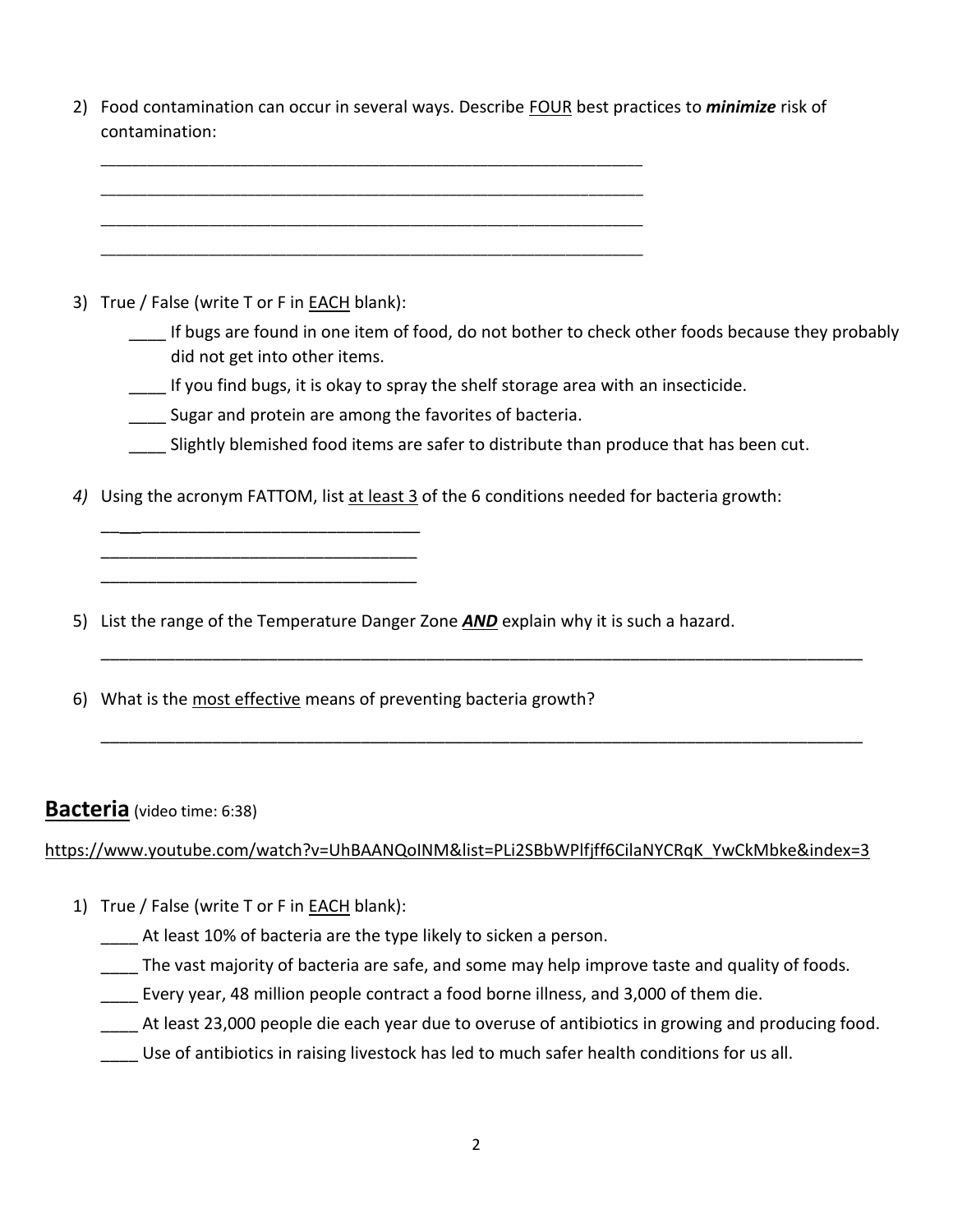2) The following may result in food contamination from animal excrement (place an "x" in one blank):

Open ventilation window

\_\_\_\_ Leaky roof

\_\_\_\_ Foods set out and left uncovered for patron selection

\_\_\_\_ All of above

- None of above; these conditions are all harmless
- 3) If a devoted volunteer comes in to help during food distribution times but is showing signs of illness (place an "x" in one blank):

\_\_\_\_ Have him/her work at the intake desk

**\_\_\_\_** Ask the person to be a carry-out helper

Ask the person to not stay, but rather, come back when feeling better

4) WHY are each of the following population groups at greater risk of health complications if exposed to contaminated food?

| Undernourished: |  |
|-----------------|--|
| Young children: |  |
| Elderly:        |  |

# **Time-Temperature Control & Avoiding Cross Contamination**: (video times: 3:12 & 4:24)

(Questions combined for 2 video segments)

[https://www.youtube.com/watch?v=QyxUT6xVnFk&index=4&list=PLi2SBbWPlfjff6CilaNYCRqK\\_YwCkMbke](https://www.youtube.com/watch?v=QyxUT6xVnFk&index=4&list=PLi2SBbWPlfjff6CilaNYCRqK_YwCkMbke) **AND** [https://www.youtube.com/watch?v=bff16q-J1iI&list=PLi2SBbWPlfjff6CilaNYCRqK\\_YwCkMbke&index=5](https://www.youtube.com/watch?v=bff16q-J1iI&list=PLi2SBbWPlfjff6CilaNYCRqK_YwCkMbke&index=5)

1) True / False (write T or F in EACH blank):

Bacteria can double in numbers every 15-20 minutes.

\_\_\_\_\_\_\_\_\_\_\_\_\_\_\_\_\_\_\_\_\_\_\_\_\_\_\_\_\_\_\_\_\_\_\_\_\_\_\_\_\_\_\_\_\_\_\_\_\_\_\_ \_\_\_\_\_\_\_\_\_\_\_\_\_\_\_\_\_\_\_\_\_\_\_\_\_\_\_\_\_\_\_\_\_\_\_\_\_\_\_\_\_\_\_\_\_\_\_\_\_\_\_ \_\_\_\_\_\_\_\_\_\_\_\_\_\_\_\_\_\_\_\_\_\_\_\_\_\_\_\_\_\_\_\_\_\_\_\_\_\_\_\_\_\_\_\_\_\_\_\_\_\_\_

Frozen foods should be kept completely frozen during receipt, storage and distribution.

2) Describe THREE ways to best keep foods cold or cool while transporting or distributing them:

\_\_\_\_\_\_\_\_\_\_\_\_\_\_\_\_\_\_\_\_\_\_\_\_\_\_\_\_\_\_\_\_\_\_\_\_\_\_\_\_\_\_\_\_\_\_\_\_\_\_\_\_\_\_\_\_\_\_\_\_\_\_\_\_\_\_\_ \_\_\_\_\_\_\_\_\_\_\_\_\_\_\_\_\_\_\_\_\_\_\_\_\_\_\_\_\_\_\_\_\_\_\_\_\_\_\_\_\_\_\_\_\_\_\_\_\_\_\_\_\_\_\_\_\_\_\_\_\_\_\_\_\_\_\_ \_\_\_\_\_\_\_\_\_\_\_\_\_\_\_\_\_\_\_\_\_\_\_\_\_\_\_\_\_\_\_\_\_\_\_\_\_\_\_\_\_\_\_\_\_\_\_\_\_\_\_\_\_\_\_\_\_\_\_\_\_\_\_\_\_\_\_ \_\_\_\_\_\_\_\_\_\_\_\_\_\_\_\_\_\_\_\_\_\_\_\_\_\_\_\_\_\_\_\_\_\_\_\_\_\_\_\_\_\_\_\_\_\_\_\_\_\_\_\_\_\_\_\_\_\_\_\_\_\_\_\_\_\_\_

3) Describe FOUR ways to avoid food contamination when transporting, preparing or distributing items: